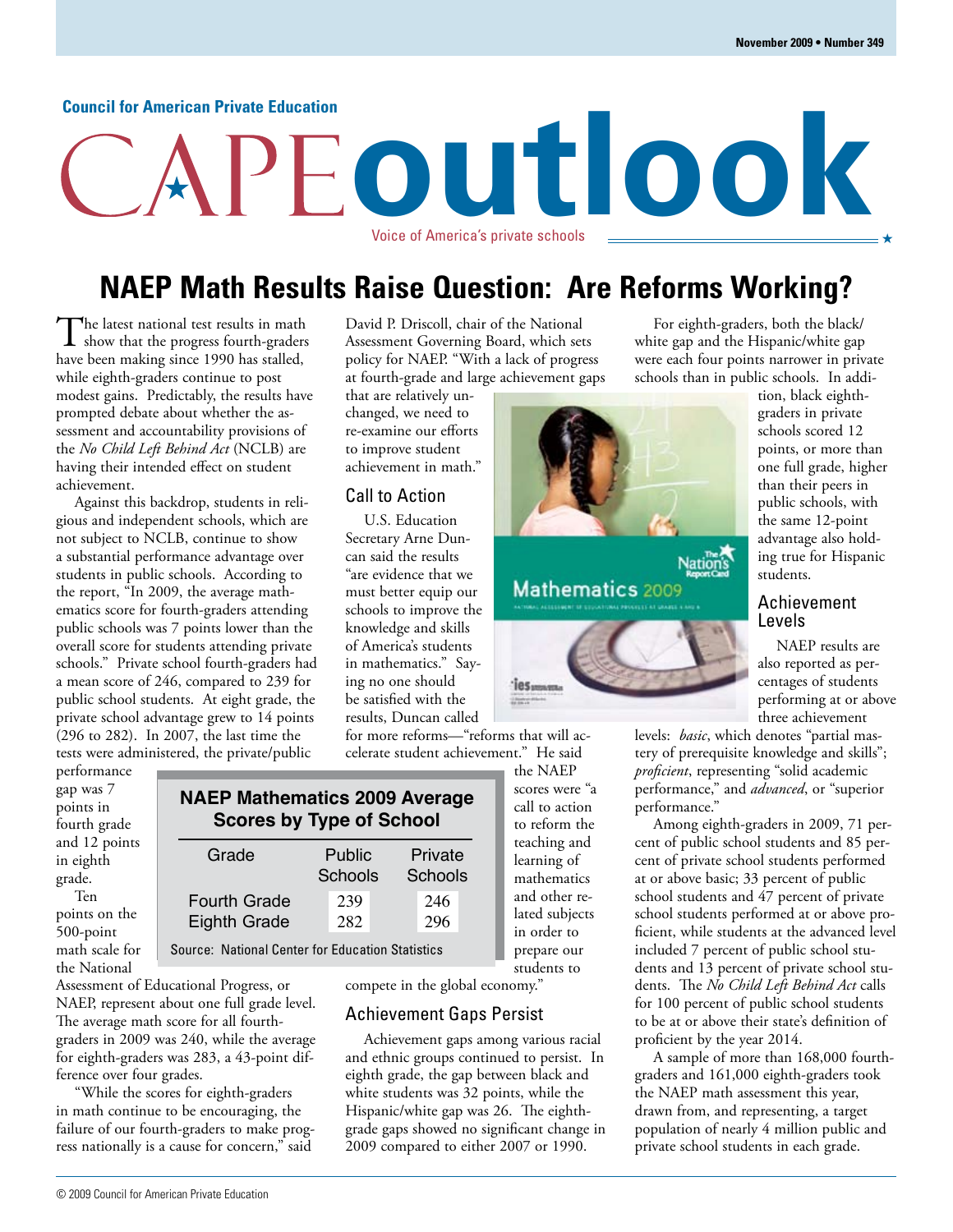## CAPE

**CAPE** member organizations: Agudath Israel of America

American Montessori Society

Association Montessori International–USA

Association of Christian Schools International

Association of Christian Teachers and Schools

Association of Waldorf Schools of N.A.

Christian Schools International

Evangelical Lutheran Church in America

Friends Council on Education

Lutheran Church–Missouri Synod

National Association of Episcopal Schools

National Association of Independent Schools

National Catholic Educational Association

National Christian School Association

Oral Roberts University Educational Fellowship

Seventh-day Adventist Board of Education

United States Conference of Catholic Bishops

Wisconsin Evangelical Lutheran Synod Schools

33 Affiliated State Organizations

a coalition of national associations serving private schools K-12 Executive Director: Joe McTighe

**Outlook is published monthly (September to June) by CAPE. An annual subscription is \$35. ISSN 0271-1451**

13017 Wisteria Drive #457 Germantown, MD 20874 (tel) 301-916-8460 (fax) 301-916-8485 (email) cape@capenet.org

#### **www.capenet.org**

## **CAPE Calls for Equity in Discretionary Grant Programs**

Do exemplary private schools exist that could serve as models for education reform across the country? Of course they do. That's why CAPE is protesting the exclusion of religious and independent schools from two discretionary grant programs designed to promote school reform.

In formal comments submitted in October, CAPE urged department officials to amend the proposed priorities for the \$650 million Investing in Innovation Fund, known as "i3," to allow religious and independent schools that have a proven record of serving high-need stu-

dents to participate. The private school programs, said CAPE, could be examples for improving student achievement on a greater scale.

The i3 fund, part of the economic recovery package enacted earlier this year, is designed to identify and expand programs that have a track record of bringing about student success for high-need students. CAPE's comments,

filed October 14, noted that religious

and independent schools have an outstanding record of serving students at risk. "By any objective measure of student achievement, such as national and state standardized tests (including NAEP, SAT, ACT), college-going rates, and graduation rates, students in private schools perform well above the national average." CAPE offered as an example of private school success the Cristo Rey Network of Schools, which educates inner-city students through an innovative workstudy model and has 99 percent of its graduates accepted into college.

The CAPE filing also pointed out that "numerous well-implemented, well-designed, largescale experimental studies have documented the effects of various private school programs." By way of example, CAPE noted that Patrick Wolf, the lead researcher for the U.S. Department of Education's gold-standard study of the D.C. Opportunity Scholarship Program, which allows students to attend religious and independent schools, recently reported that the program "has proven to be the most effective education policy evaluated by the federal government's official education research arm so far."

#### Enlist All Exemplary Schools

"If the Education Department is interested in finding and scaling-up successful programs to improve performance, close the achievement gap, and prepare students for college, the workplace, and life," said CAPE, "it should enlist the efforts

of all schools—public and private—that have a history of exemplary accomplishment."

## Race to the Top

In August, CAPE offered comments on the department's notice of proposed priorities, for the Race to the Top Fund (RTTT). CAPE urged the department to require applicant states to serve private school students and teachers equitably under RTTT in ways that meet the specific needs of such students and teachers.

### Equitable Benefits

CAPE referenced a longstanding principle of federal education programs, which dates back to the establishment in 1965 of the *Elementary and Secondary Education Act*, namely, the principle that federal programs that benefit public school students and teachers should provide equitable benefits to comparably situated private school students and teachers. Such equity is mandated in

much of federal education law and is based not only on a commitment to fairness, but also on the practical recognition that America's children are educated in a variety of schools and that the nation is best served when all its children are well-educated.

Noting that the State Fiscal Stabilization Fund (SFSF) section of the *American Recovery and Reinvestment Act of 2009* (ARRA), of which RTTT is a component, is permissive in allowing the equitable participation of private school students, CAPE urged the department to exercise the broad statutory discretion it was given in awarding grants under RTTT by requiring or encouraging applicant states to serve private school students and teachers equitably.

## Investment in a National Treasure

"Religious and independent schools educate the public, contribute to the common good, save taxpayers billions of dollars annually, provide parents with choice in education, and produce informed, caring, and committed citizens," noted the CAPE document. "Their positive effect on students, families, neighborhoods, public school systems, and cities has been dramatic." Stating that officials within the Obama administration understand the value and importance of private schools, the document proposed that "assisting students and teachers in such schools represents a commitment to all children, a preference for equity, and an investment in a national treasure."

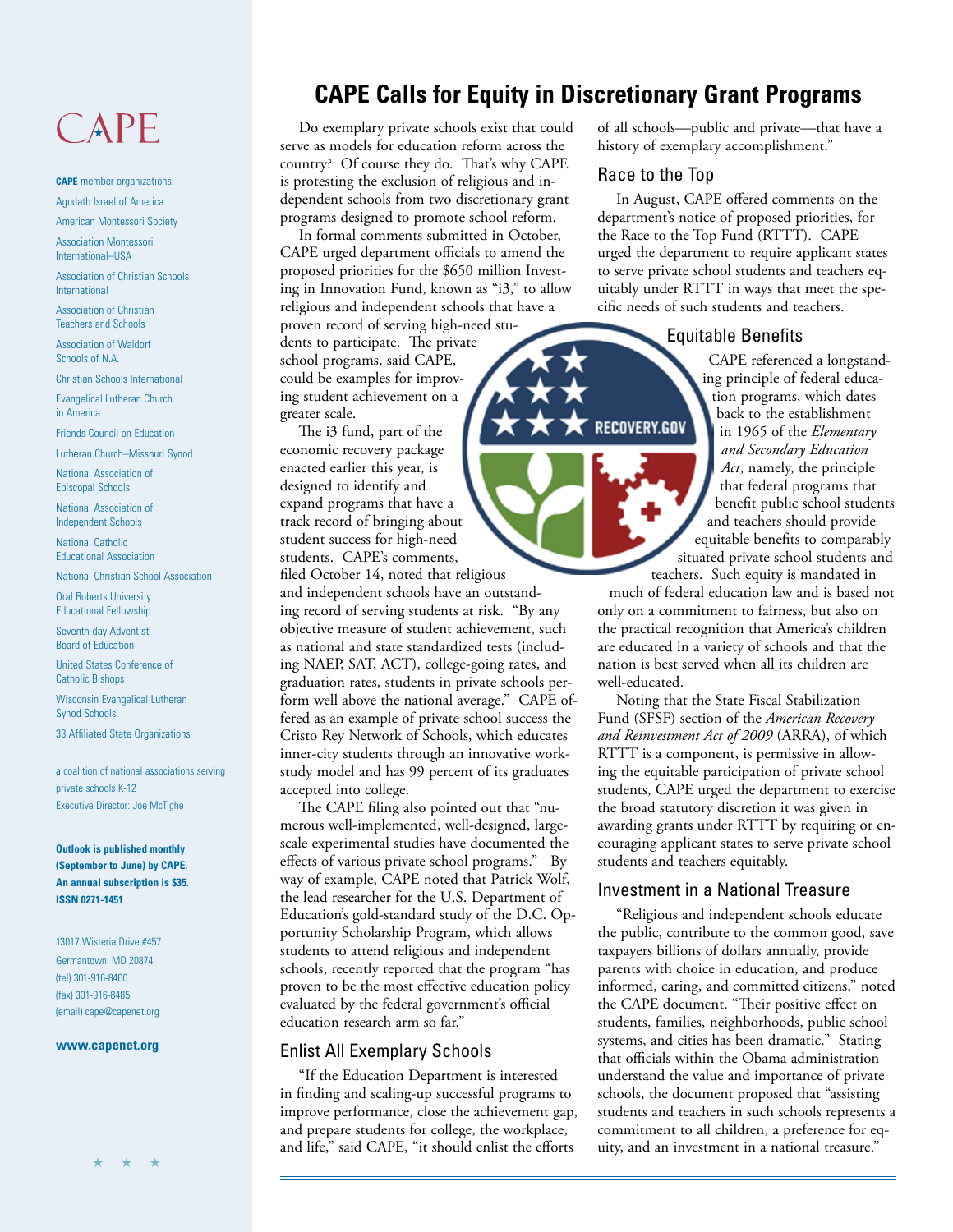## **"Let Me Rise" Video Promotes DC Scholarship Program**

Kevin Chavous, cofounder and chair of Democrats for Education Reform, would like President Obama to recall his roots, because Chavous believes community organizer Obama would have stood with children and families in support of the DC Opportunity Scholarship Program. Speaking at the premier in Washing-

ton of a powerful video about the program titled *Let Me Rise*, Chavous said the activist Obama of earlier days would have talked with the scholarship families, would have appreciated the struggle they face every day, and would have understood "that hope is a fragile commodity."

The 30-minute video that Chavous unveiled provides a personal look at the scholarship initiative through interviews with the parents and students whose futures are on the line pending a decision by Congress about the program. Narrated by veteran NPR news analyst Juan Williams and produced by The Heritage Foundation, the video captures in eloquent detail the profound

impact of school choice on particular families and children.

Williams says in the video that he has seen many political debates in the course of his career in Washington, but none was more disappointing than when the scholarship students got "caught in the crosshairs" this year of various powerful interest groups. "You've got to stand with the kids," says Williams. And in a plea to opponents of the program, he says, "These are real people that you're hurting."

Since 2004, thousands of families, whose average annual income is less than \$22,000, have benefited from the program. A number of those parents and students offer direct and moving testimony about the program's success throughout the video. Various speakers describe the program as a "godsend," a "blessing," and say children are "excelling" and now "have a future." They urge lawmakers to "look at us…talk to us, listen to us."

The video is available on the Voices of School Choice Web site (www.voicesofschoolchoice. [org\), which promotes the right of parents to](http://www.voicesofschoolchoice.org/)  choose their child's school. The site also fea-

tures several short-length videos, including a particularly moving one about the effect that a private school scholarship had on President Obama. In 1971, a 10-year-old Obama received a scholarship to attend the Punahou School in Hawaii. The school had a profound effect on his life, which he later described this way: "There

was something about this school that embraced me, gave me support and encouragement, and allowed me to grow and prosper. I am extraordinarily grateful." As the clip points out, President Obama now has an opportunity to ensure that similar children get the same chance he did—the chance for a future full of hope.

Chavous is currently featured in a 30-second ad that is airing in the DC metropolitan area. The ad starts with a quote from President Obama: "We're losing several generations of kids, and something has to be done."

Chavous then says, "In Washington, DC, something is being done, but President Obama is end-

ing a program that helps low-income kids go to better schools, refusing to let any new children in. I'm a lifelong Democrat, and I support our president. But it's wrong that he won't support an education program that helps our kids learn."

 A young student ends the ad: "President Obama, I need a good education right now. You can help. Do it for me."

In his remarks at The Heritage Foundation introducing the *Let Me Rise* video, Chavous, a former member of the DC Council, said he was recently asked by U.S. Education Secretary Arne Duncan why the DC scholarship initiative was such a major issue with him, and he told Duncan there is nothing more important than to make sure children are educated and have a promising future. He suggested that the administration's talk about improving the lives of millions of schoolchildren across the country is problematic against the backdrop of its failure to support the scholarship program, because school reform "starts with educating one child." If the country can't educate the 1,700 students in the DC program, "then shame on us, 'cause we can't do it for anyone else."

## **School Violence**

★ ★ ★

Reacting to the beating death of Chicago high school student Derrion Albert, Education Secretary Arne Duncan last month called for a national dialogue to address youth violence. "We came here today to join with you and with communities all across America to call for a national conversation on values," Duncan said.

Religious and independent schools have something to contribute to that conversation, just as they have something to add to the discussion about school reform (see story on p. 2).

No school or community of schools is free of hate-related words and actions, but government reports on school crime and safety consistently show private schools to have clear advantages when it comes to student safety and security. In 2007, students in public schools were five times more likely than students in private schools to report that gangs were present at school or that they were personally threatened with harm.

Religious and independent schools transmit more than academic skills. They also teach the lessons that count most in life: lessons about spirituality, ethics, love, values. They offer caring, safe, and nurturing environments. They emphasize the education of the whole child. They combat nihilism by engaging students in discussions about life's purpose and by calling them to serve others.

In his remarks in Chicago, Duncan said the issue is "about our values. It's about who we are as a society. And it's about taking responsibility for our young people to teach them what they need to know to live side-by-side and deal with their differences without anger or violence."

One way to counter youth violence is to help maintain schools that are known for teaching values and for providing a stabilizing force in the community and in the lives of the students they serve.

**Save** n.C. School Phoi--Kevin Chavous, chair of Democrats for Edu-

cation Reform, fires-up participants at the "Save School Choice" rally September 30. (Alliance for School Choice photo)